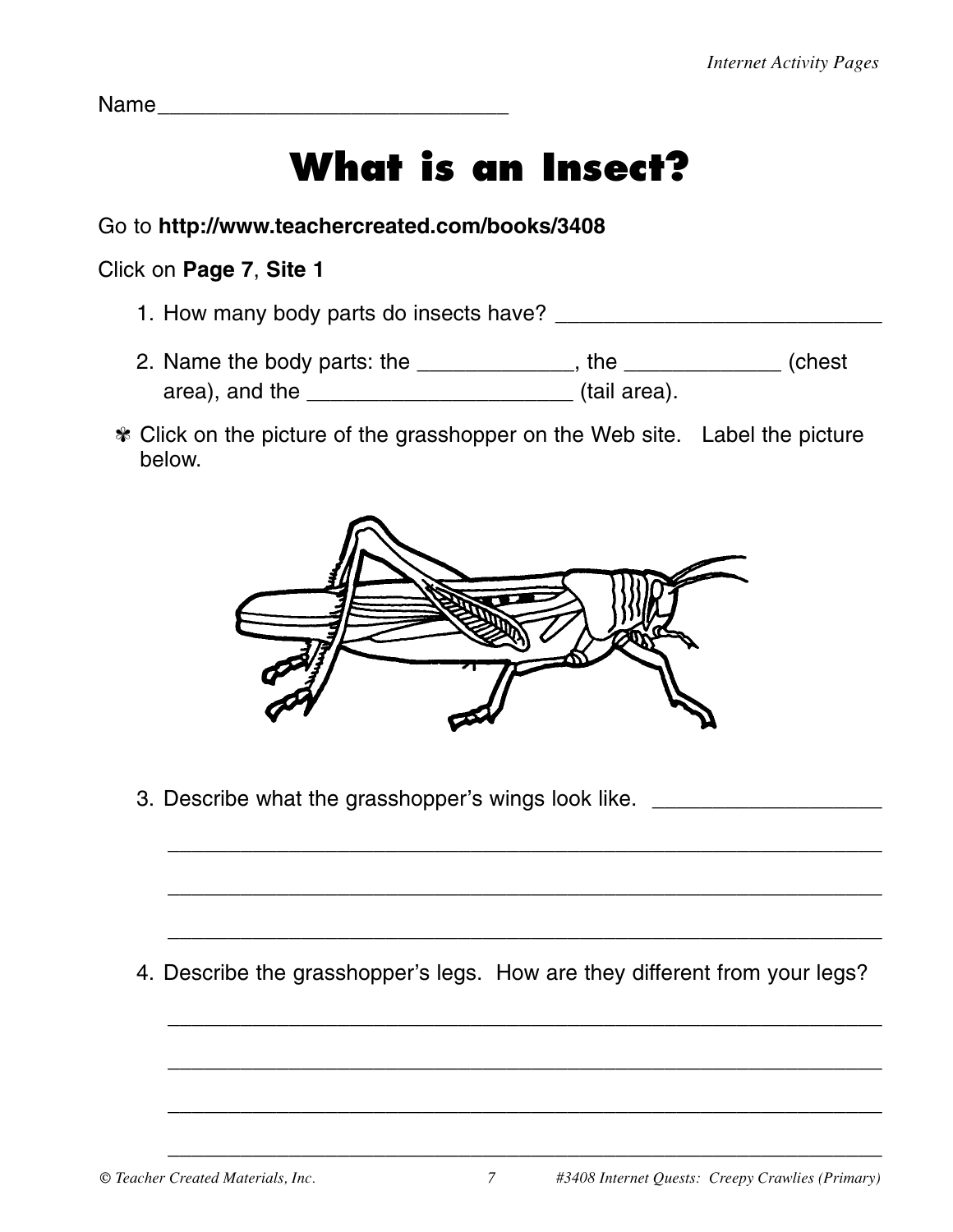Name \_\_\_\_\_\_\_\_\_\_\_\_\_\_\_\_\_\_\_\_\_\_\_\_\_\_\_

# **Insect Body Parts**

# Go to **http://www.teachercreated.com/books/3408**

# Click on **Page 8**, **Site 1**

✾ Read the description for each of the insect body parts below. Then, color the body part on the insect and write the body part on the line. The first one has been done for you.



This part has the eyes, the antennae, and the mouth.





These are on the head and detect odors.



This can be a chewing type (grasshoppers and beetles) or a sucking type (aphids, butterflies, and moths).



This is the middle body part with the legs attached to it.

2. \_\_\_\_\_\_\_\_\_\_\_\_\_\_\_\_\_\_\_\_\_\_\_\_\_\_\_\_ 5. \_\_\_\_\_\_\_\_\_\_\_\_\_\_\_\_\_\_\_\_\_\_\_\_\_\_\_\_

This is the farthest end of the body from the head. It is made of 11 parts.



Adult insects have six of these. In some insects these are specially adapted for jumping.

 $3.$   $6.$ 



\_\_\_\_\_\_\_\_\_\_\_\_\_\_\_\_\_\_\_\_\_\_\_\_\_\_\_\_\_.